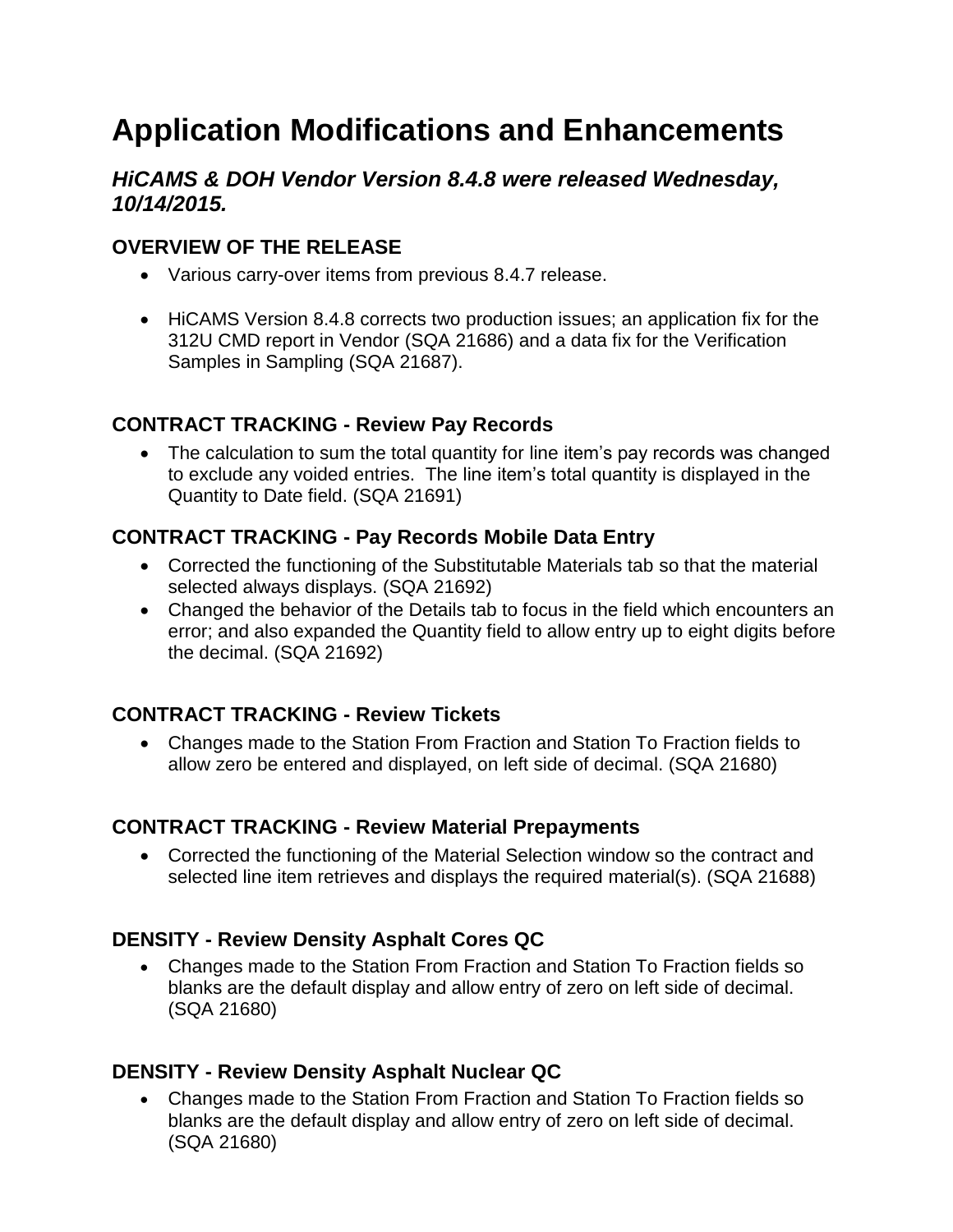#### **DENSITY - Review Density Other Conventional**

 Changes made to the Station From Fraction and Station To Fraction fields so blanks are the default display and allow entry of zero on left side of decimal. (SQA 21680)

#### **DENSITY - Review Density Other Nuclear**

 Changes made to the Station From Fraction and Station To Fraction fields so blanks are the default display and allow entry of zero on left side of decimal. (SQA 21680)

# **FIELD INSPECTION REPORTS (FIR) - Review Field Inspection Reports**

- **Corrugated Metal Pipe**: Changes made to the Station From Fraction and Station To Fraction fields so blanks are the default display and allow entry of zero on left side of decimal. (SQA 21680)
- **Guardrail**: Changes made to the Station From Fraction and Station To Fraction fields so blanks are the default display and allow entry of zero on left side of decimal. (SQA 21680)
- **Precast Concrete**: Changes made to the Station From Fraction and Station To Fraction fields so blanks are the default display and allow entry of zero on left side of decimal. (SQA 21680)
- **Stay-In-Place**: Changes made to the Station From Fraction and Station To Fraction fields so blanks are the default display and allow entry of zero on left side of decimal. (SQA 21680)
- **Structural Steel**: Changes made to the Station From Fraction and Station To Fraction fields so blanks are the default display and allow entry of zero on left side of decimal. (SQA 21680)

## **INDEPENDENT ASSURANCE - General**

 Changes made to the Station From Fraction and Station To Fraction fields so blanks are the default display and allow entry of zero on left side of decimal. (SQA 21680)

#### **SAMPLING - Enter Sample Details**

 Changes made to the Station From Fraction and Station To Fraction fields so blanks are the default display and allow entry of zero on left side of decimal. (SQA 21680)